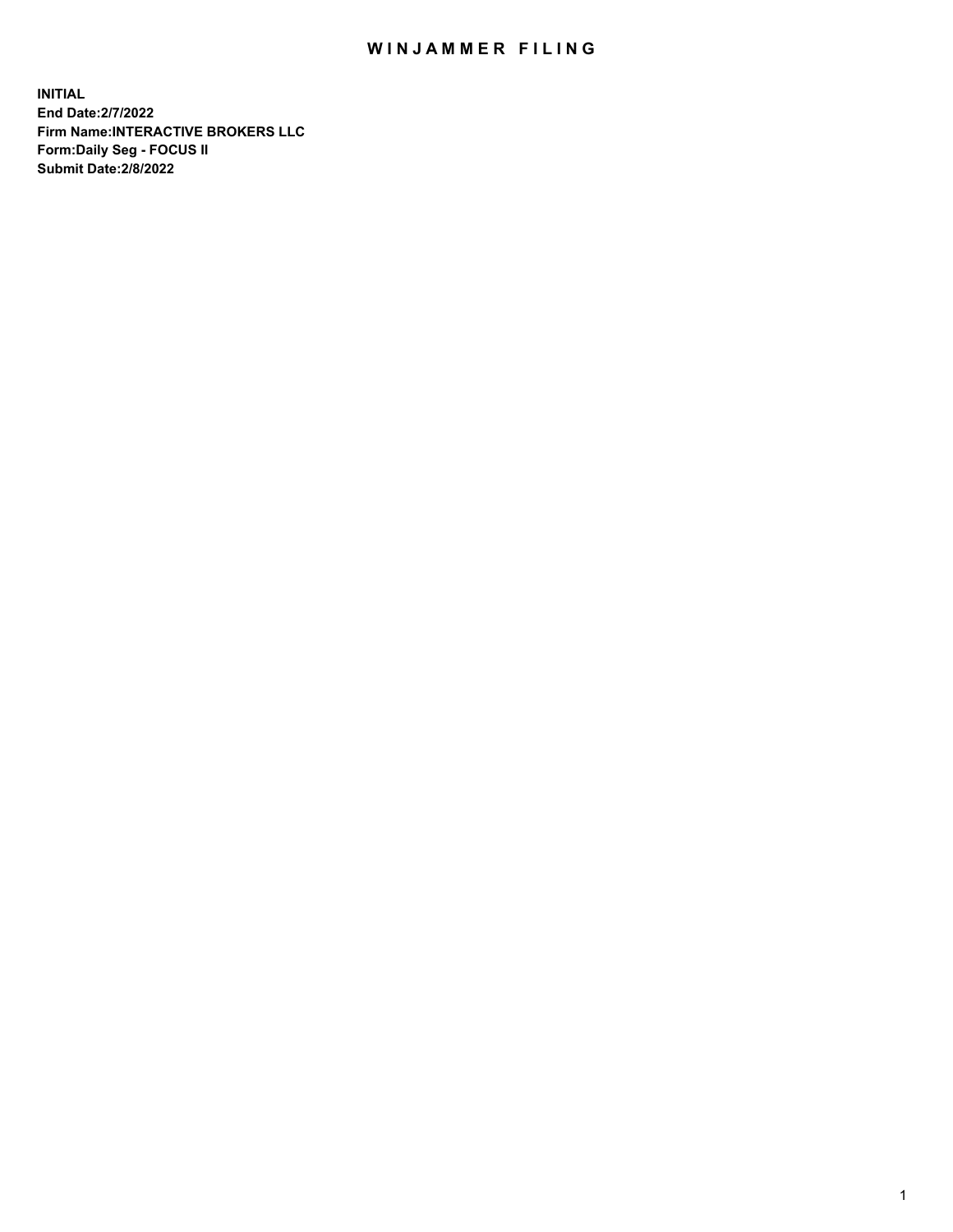**INITIAL End Date:2/7/2022 Firm Name:INTERACTIVE BROKERS LLC Form:Daily Seg - FOCUS II Submit Date:2/8/2022 Daily Segregation - Cover Page**

| Name of Company                                                                                                                                                                                                                                                                                                               | <b>INTERACTIVE BROKERS LLC</b>                                                             |
|-------------------------------------------------------------------------------------------------------------------------------------------------------------------------------------------------------------------------------------------------------------------------------------------------------------------------------|--------------------------------------------------------------------------------------------|
| <b>Contact Name</b>                                                                                                                                                                                                                                                                                                           | <b>James Menicucci</b>                                                                     |
| <b>Contact Phone Number</b>                                                                                                                                                                                                                                                                                                   | 203-618-8085                                                                               |
| <b>Contact Email Address</b>                                                                                                                                                                                                                                                                                                  | jmenicucci@interactivebrokers.c<br>om                                                      |
| FCM's Customer Segregated Funds Residual Interest Target (choose one):<br>a. Minimum dollar amount: ; or<br>b. Minimum percentage of customer segregated funds required:% ; or<br>c. Dollar amount range between: and; or<br>d. Percentage range of customer segregated funds required between:% and%.                        | $\overline{\mathbf{0}}$<br>$\overline{\mathbf{0}}$<br>155,000,000 245,000,000<br><u>00</u> |
| FCM's Customer Secured Amount Funds Residual Interest Target (choose one):<br>a. Minimum dollar amount: ; or<br>b. Minimum percentage of customer secured funds required:% ; or<br>c. Dollar amount range between: and; or<br>d. Percentage range of customer secured funds required between:% and%.                          | $\overline{\mathbf{0}}$<br>$\overline{\mathbf{0}}$<br>80,000,000 120,000,000<br>00         |
| FCM's Cleared Swaps Customer Collateral Residual Interest Target (choose one):<br>a. Minimum dollar amount: ; or<br>b. Minimum percentage of cleared swaps customer collateral required:%; or<br>c. Dollar amount range between: and; or<br>d. Percentage range of cleared swaps customer collateral required between:% and%. | <u>0</u><br><u>0</u><br>0 <sub>0</sub><br>0 <sub>0</sub>                                   |

Attach supporting documents CH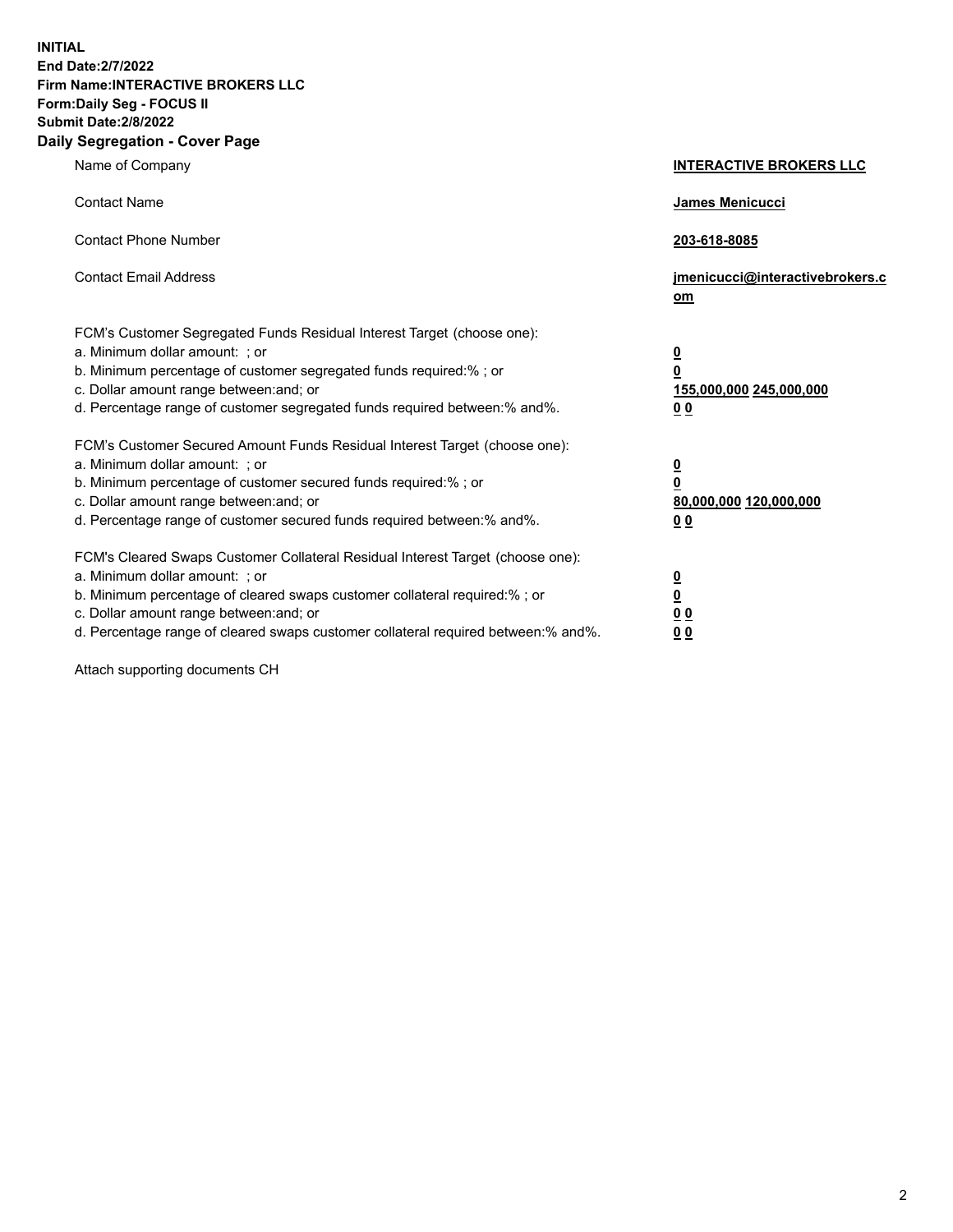**INITIAL End Date:2/7/2022 Firm Name:INTERACTIVE BROKERS LLC Form:Daily Seg - FOCUS II Submit Date:2/8/2022 Daily Segregation - Secured Amounts**

|                | <b>Dany Ocgregation - Occarea Anioanic</b>                                                  |                                         |
|----------------|---------------------------------------------------------------------------------------------|-----------------------------------------|
|                | Foreign Futures and Foreign Options Secured Amounts                                         |                                         |
|                | Amount required to be set aside pursuant to law, rule or regulation of a foreign            | $0$ [7305]                              |
|                | government or a rule of a self-regulatory organization authorized thereunder                |                                         |
| $\mathbf{1}$ . | Net ledger balance - Foreign Futures and Foreign Option Trading - All Customers             |                                         |
|                | A. Cash                                                                                     | 413,447,630 [7315]                      |
|                | B. Securities (at market)                                                                   | $0$ [7317]                              |
| 2.             | Net unrealized profit (loss) in open futures contracts traded on a foreign board of trade   | 79,173,922 [7325]                       |
| 3.             | Exchange traded options                                                                     |                                         |
|                | a. Market value of open option contracts purchased on a foreign board of trade              | 119,145 [7335]                          |
|                | b. Market value of open contracts granted (sold) on a foreign board of trade                | -7,376 [7337]                           |
| 4.             | Net equity (deficit) (add lines 1. 2. and 3.)                                               | 492,733,321 [7345]                      |
| 5.             | Account liquidating to a deficit and account with a debit balances - gross amount           | 4,574 [7351]                            |
|                | Less: amount offset by customer owned securities                                            | 0 [7352] 4,574 [7354]                   |
| 6.             | Amount required to be set aside as the secured amount - Net Liquidating Equity              | 492,737,895 [7355]                      |
|                | Method (add lines 4 and 5)                                                                  |                                         |
| 7.             | Greater of amount required to be set aside pursuant to foreign jurisdiction (above) or line | 492,737,895 [7360]                      |
|                | 6.                                                                                          |                                         |
|                | FUNDS DEPOSITED IN SEPARATE REGULATION 30.7 ACCOUNTS                                        |                                         |
| $\mathbf{1}$ . | Cash in banks                                                                               |                                         |
|                | A. Banks located in the United States                                                       | 70,805,669 [7500]                       |
|                | B. Other banks qualified under Regulation 30.7                                              | 0 [7520] 70,805,669 [7530]              |
| 2.             | Securities                                                                                  |                                         |
|                | A. In safekeeping with banks located in the United States                                   | 348,542,500 [7540]                      |
|                | B. In safekeeping with other banks qualified under Regulation 30.7                          | 0 [7560] 348,542,500 [7570]             |
| 3.             | Equities with registered futures commission merchants                                       |                                         |
|                | A. Cash                                                                                     | $0$ [7580]                              |
|                | <b>B.</b> Securities                                                                        | $0$ [7590]                              |
|                | C. Unrealized gain (loss) on open futures contracts                                         | $0$ [7600]                              |
|                | D. Value of long option contracts                                                           | $0$ [7610]                              |
|                | E. Value of short option contracts                                                          | 0 [7615] 0 [7620]                       |
| 4.             | Amounts held by clearing organizations of foreign boards of trade                           |                                         |
|                | A. Cash                                                                                     | $Q$ [7640]                              |
|                | <b>B.</b> Securities                                                                        | $0$ [7650]                              |
|                | C. Amount due to (from) clearing organization - daily variation                             | $0$ [7660]                              |
|                | D. Value of long option contracts                                                           | $0$ [7670]                              |
| 5.             | E. Value of short option contracts                                                          | 0 [7675] 0 [7680]                       |
|                | Amounts held by members of foreign boards of trade<br>A. Cash                               |                                         |
|                |                                                                                             | 194,159,009 [7700]                      |
|                | <b>B.</b> Securities<br>C. Unrealized gain (loss) on open futures contracts                 | $0$ [7710]                              |
|                |                                                                                             | 5,833,173 [7720]                        |
|                | D. Value of long option contracts<br>E. Value of short option contracts                     | 119,145 [7730]                          |
| 6.             |                                                                                             | <u>-7,376</u> [7735] 200,103,951 [7740] |
| 7.             | Amounts with other depositories designated by a foreign board of trade                      | 0 [7760]                                |
| 8.             | Segregated funds on hand<br>Total funds in separate section 30.7 accounts                   | $0$ [7765]                              |
| 9.             | Excess (deficiency) Set Aside for Secured Amount (subtract line 7 Secured Statement         | 619,452,120 [7770]                      |
|                | Page 1 from Line 8)                                                                         | 126,714,225 [7380]                      |
| 10.            | Management Target Amount for Excess funds in separate section 30.7 accounts                 | 80,000,000 [7780]                       |
| 11.            | Excess (deficiency) funds in separate 30.7 accounts over (under) Management Target          | 46,714,225 [7785]                       |
|                |                                                                                             |                                         |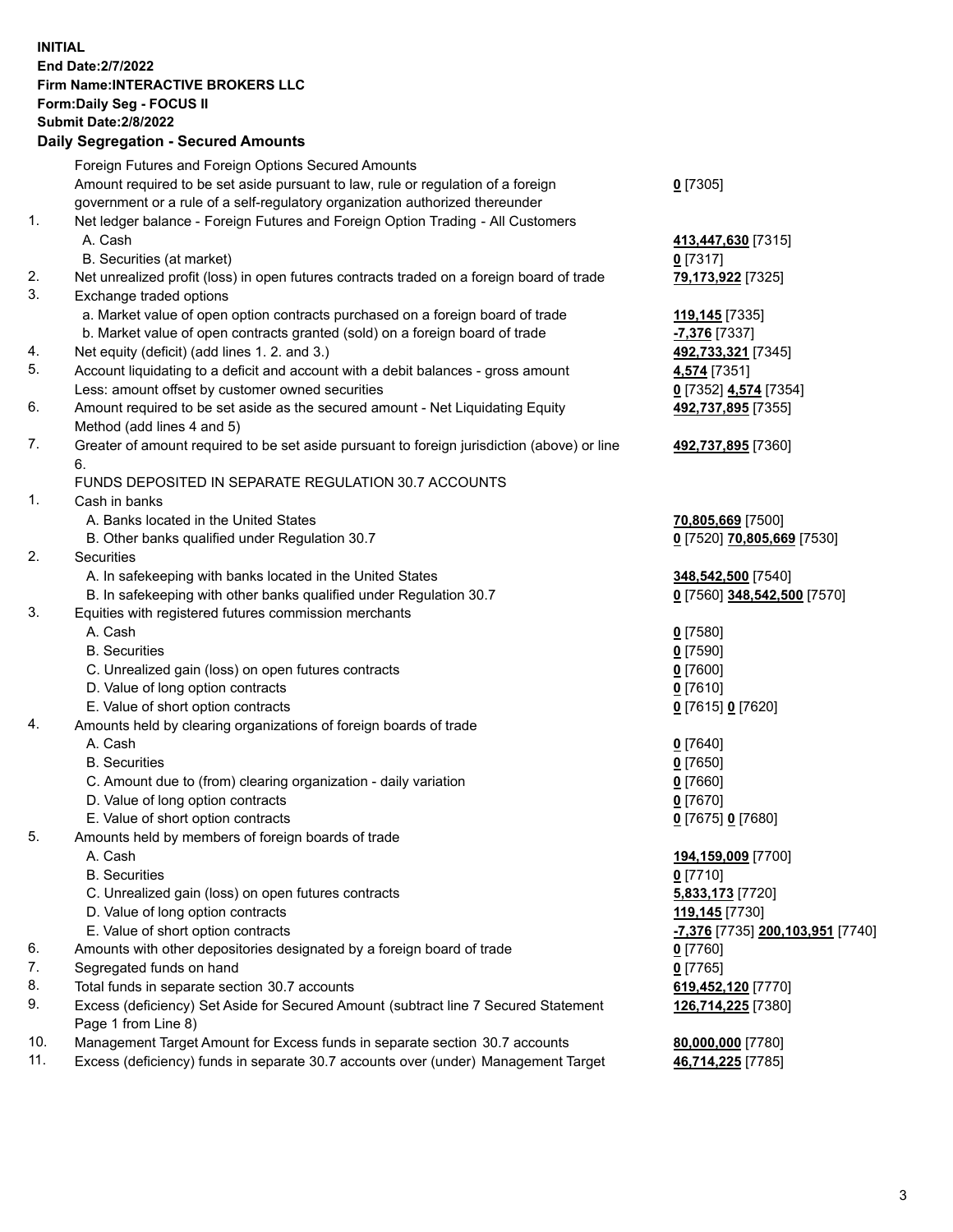**INITIAL End Date:2/7/2022 Firm Name:INTERACTIVE BROKERS LLC Form:Daily Seg - FOCUS II Submit Date:2/8/2022 Daily Segregation - Segregation Statement** SEGREGATION REQUIREMENTS(Section 4d(2) of the CEAct) 1. Net ledger balance A. Cash **7,549,871,408** [7010] B. Securities (at market) **0** [7020] 2. Net unrealized profit (loss) in open futures contracts traded on a contract market **333,646,062** [7030] 3. Exchange traded options A. Add market value of open option contracts purchased on a contract market **708,436,876** [7032] B. Deduct market value of open option contracts granted (sold) on a contract market **-657,188,885** [7033] 4. Net equity (deficit) (add lines 1, 2 and 3) **7,934,765,461** [7040] 5. Accounts liquidating to a deficit and accounts with debit balances - gross amount **1,029,303** [7045] Less: amount offset by customer securities **0** [7047] **1,029,303** [7050] 6. Amount required to be segregated (add lines 4 and 5) **7,935,794,764** [7060] FUNDS IN SEGREGATED ACCOUNTS 7. Deposited in segregated funds bank accounts A. Cash **779,630,612** [7070] B. Securities representing investments of customers' funds (at market) **5,174,348,170** [7080] C. Securities held for particular customers or option customers in lieu of cash (at market) **0** [7090] 8. Margins on deposit with derivatives clearing organizations of contract markets A. Cash **1,688,986,532** [7100] B. Securities representing investments of customers' funds (at market) **483,617,007** [7110] C. Securities held for particular customers or option customers in lieu of cash (at market) **0** [7120] 9. Net settlement from (to) derivatives clearing organizations of contract markets **20,817,201** [7130] 10. Exchange traded options A. Value of open long option contracts **708,436,876** [7132] B. Value of open short option contracts **-657,188,885** [7133] 11. Net equities with other FCMs A. Net liquidating equity **0** [7140] B. Securities representing investments of customers' funds (at market) **0** [7160] C. Securities held for particular customers or option customers in lieu of cash (at market) **0** [7170] 12. Segregated funds on hand **0** [7150] 13. Total amount in segregation (add lines 7 through 12) **8,198,647,513** [7180] 14. Excess (deficiency) funds in segregation (subtract line 6 from line 13) **262,852,749** [7190] 15. Management Target Amount for Excess funds in segregation **155,000,000** [7194] **107,852,749** [7198]

16. Excess (deficiency) funds in segregation over (under) Management Target Amount Excess